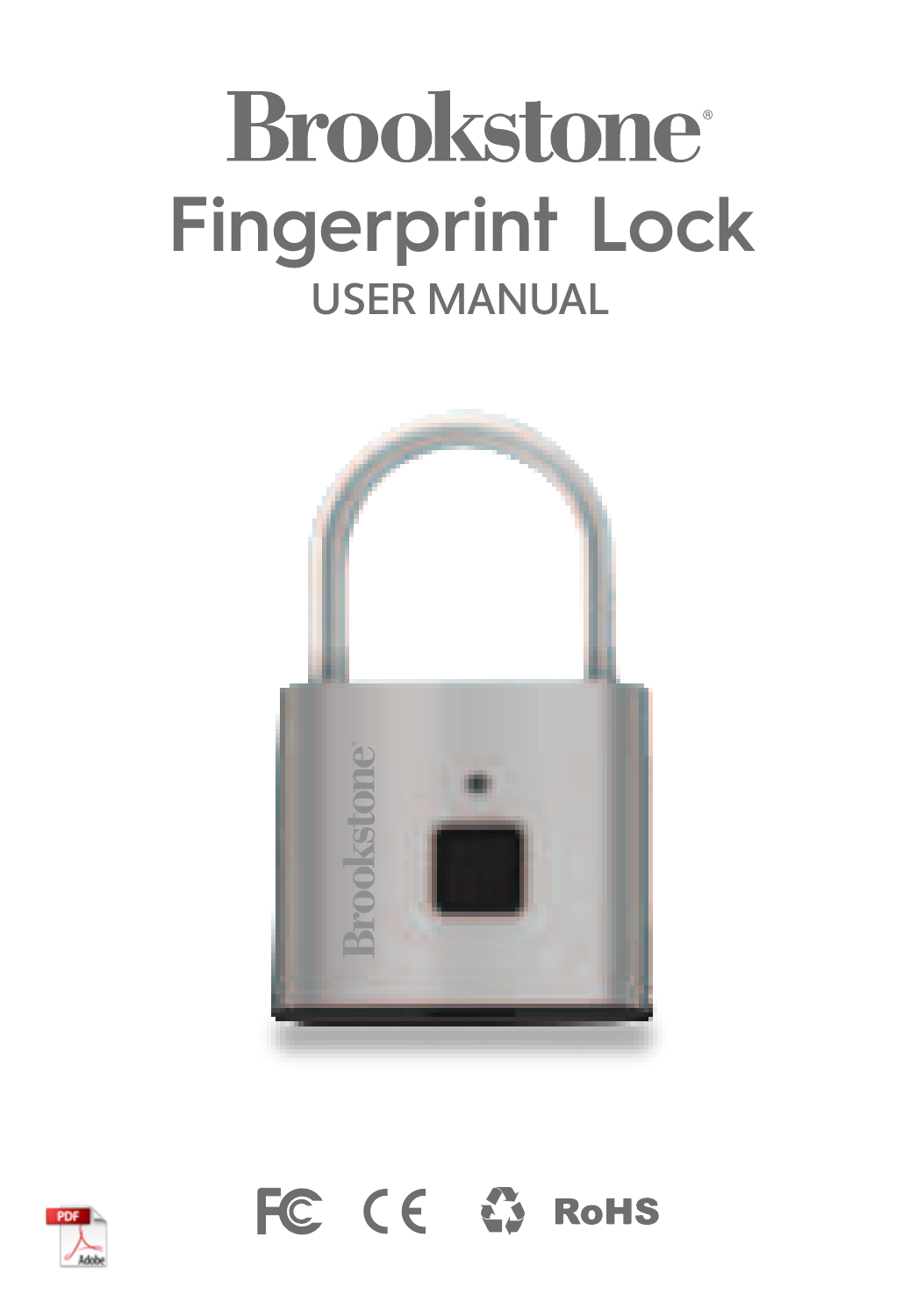#### FCC NOTE:

This device complies with Part 15 of the FCC Rules. Operation is This equipment has been tested and found to comply with the limits for a Class B digital device, pursuant to part 15 of the FCC Rules. These limits are designed to provide reasonable protection against harmful interference in a residential installation. This equipment generates uses and can radiate radio frequency energy and, if not installed and used in accordance with the instructions, may cause harmful interference to radio communications. However, there is no guarantee that interference will not occur in a particular installation. If this equipment does cause harmful interference to radio or television reception, which can be determined by turning the equipment off and on, the user is encouraged to try to correct the interference by one or more of the following measures:

- Reorient or relocate the receiving antenna.
- Increase the separation between the equipment and receiver.
- Connect the equipment into an outlet on a circuit different from that to which the receiver is connected.
- Consult the dealer or an experienced radio/TV technician for help

Changes or modifications not expressly approved by the party responsible for compliance could void the user's authority to operate the equipment.

This device complies with Part 15 of the FCC Rules. Operation is subject to the following two conditions:

(1) this device may not cause harmful interference, and (2) this device must accept any interference received, including interference that may cause undesired operation.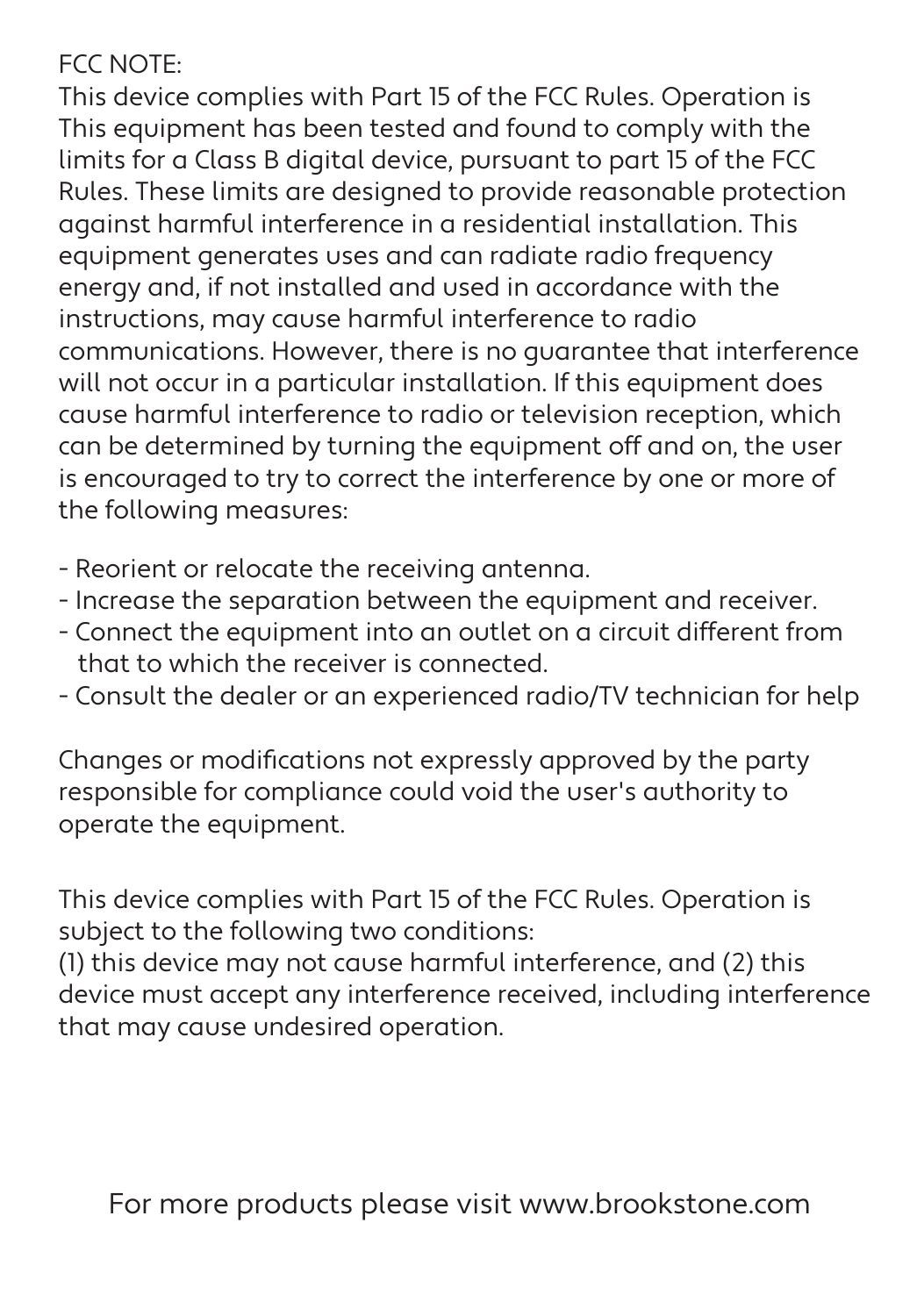### **WARRANTY INFORMATION**

One Year Limited Warranty.

Customer Service: 732-994-2301; email: help@smartpointco.com

The BROOKSTONE trademark. names and logos are owned by BKST Brand Holdings LLC ©2021. All rights reserved Manufactured, marketed and distributed by Smartpoint LLC, under license All Trademarks and Registered Trademarks are property of their respective owners Made in China

©Smartpoint LLC, 250 Liberty Street, Suite 1A Metuchen, NJ 08840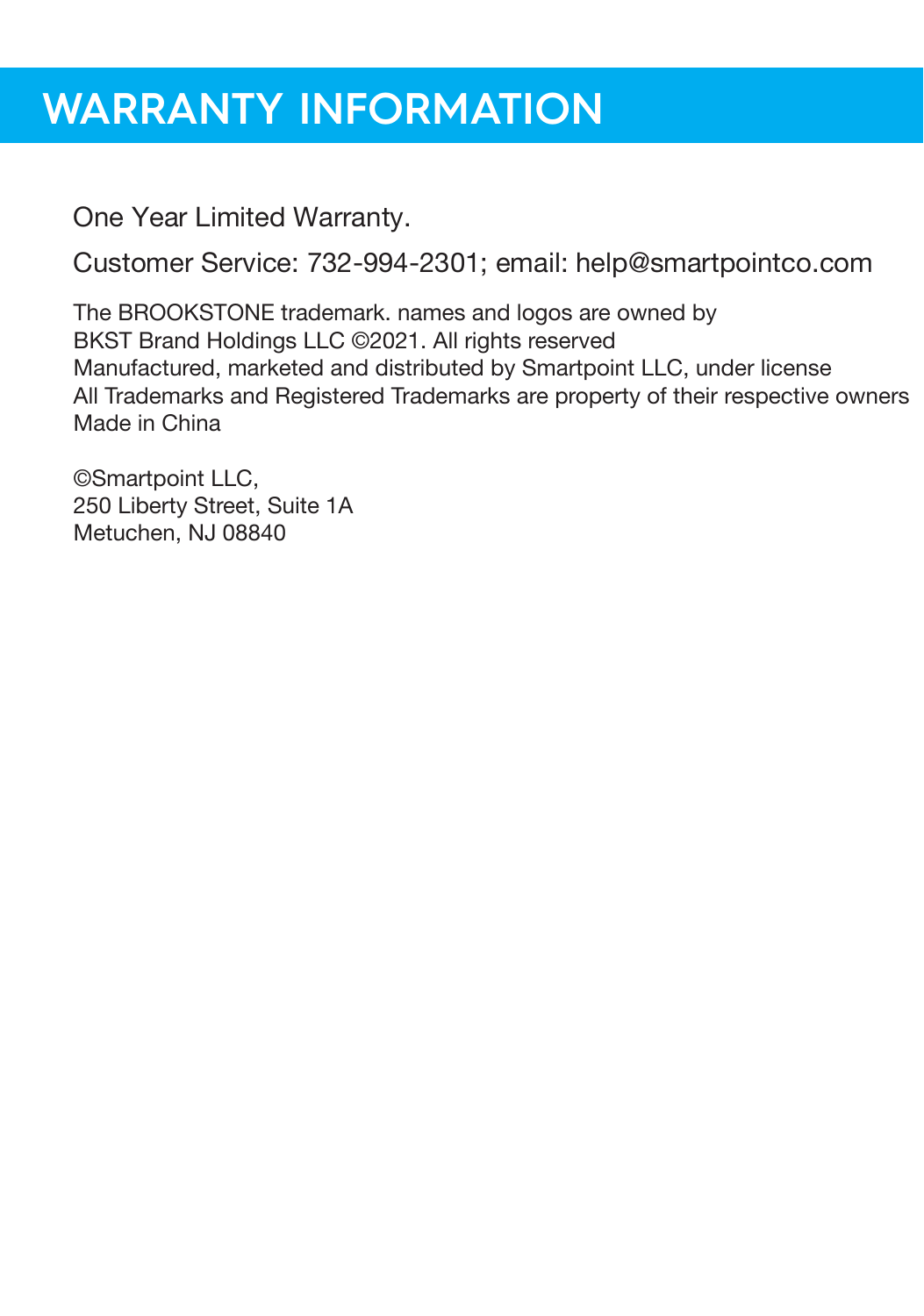### **PRODUCT CONFIGURATION**



Micro USB Charging Interface

Items included in package: Fingerprint Lock, User Manual and USB cable.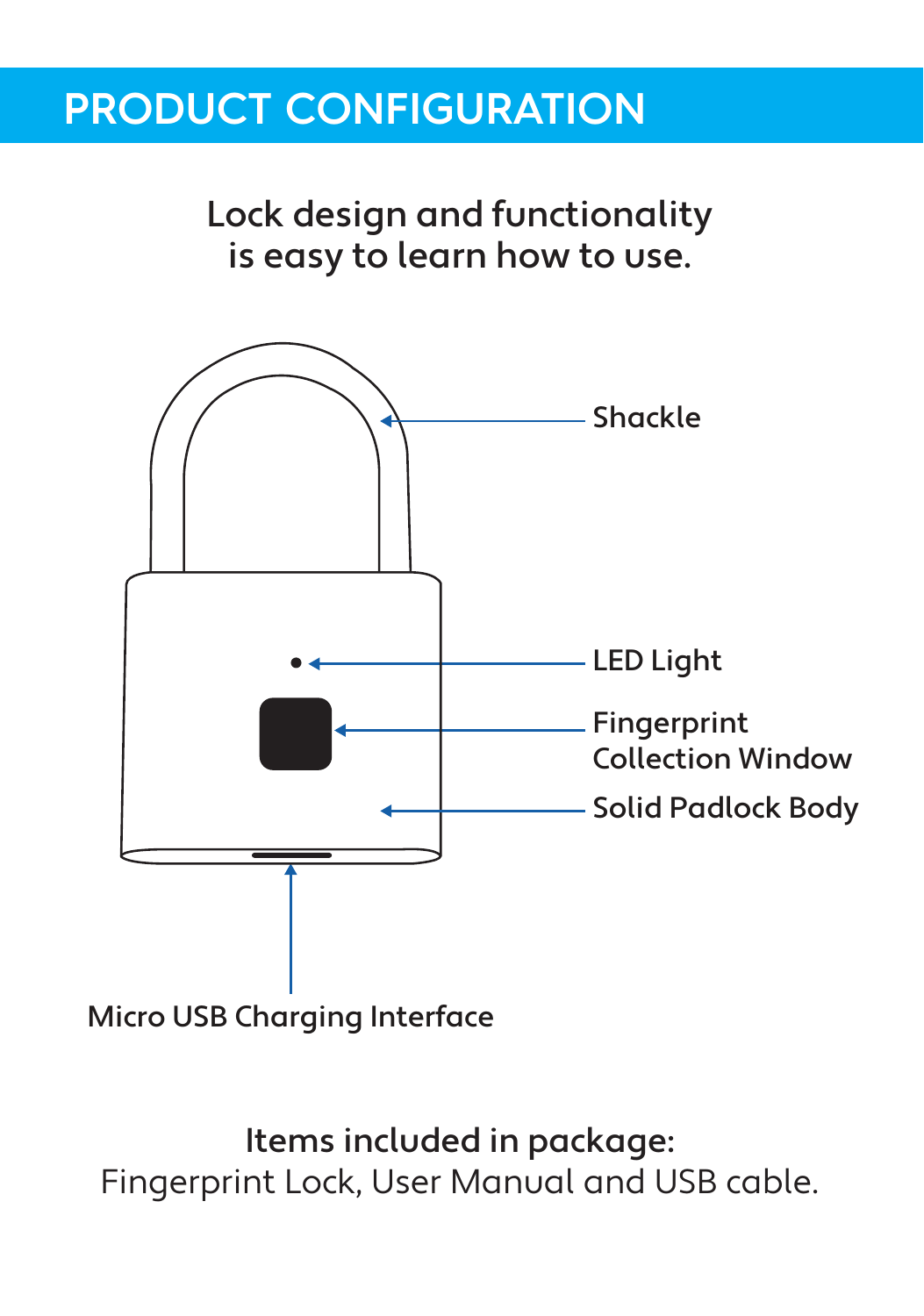# **SPECIFICATIONS**

Number of fingerprints stored: 10 Press times for fingerprint entry: 10 times Standby Time: 1 Year Charging Time: 1-2 hrs. Emergency Charging Interface: Micro USB Battery Type: Rechargeable Lithium Battery Fingerprint Collection Window: Square 10.4 x 10.4mm Indication of States/Mode: 3 color LEDS + Buzzer Waterproof Level: IP62 Anti-Static Level: Contact Type +4K, Air discharge +8K Fingerprint identification rate: <0.0001% Fingerprint rejection rate: <0.1% Working environment Temp: -13°F - 167°F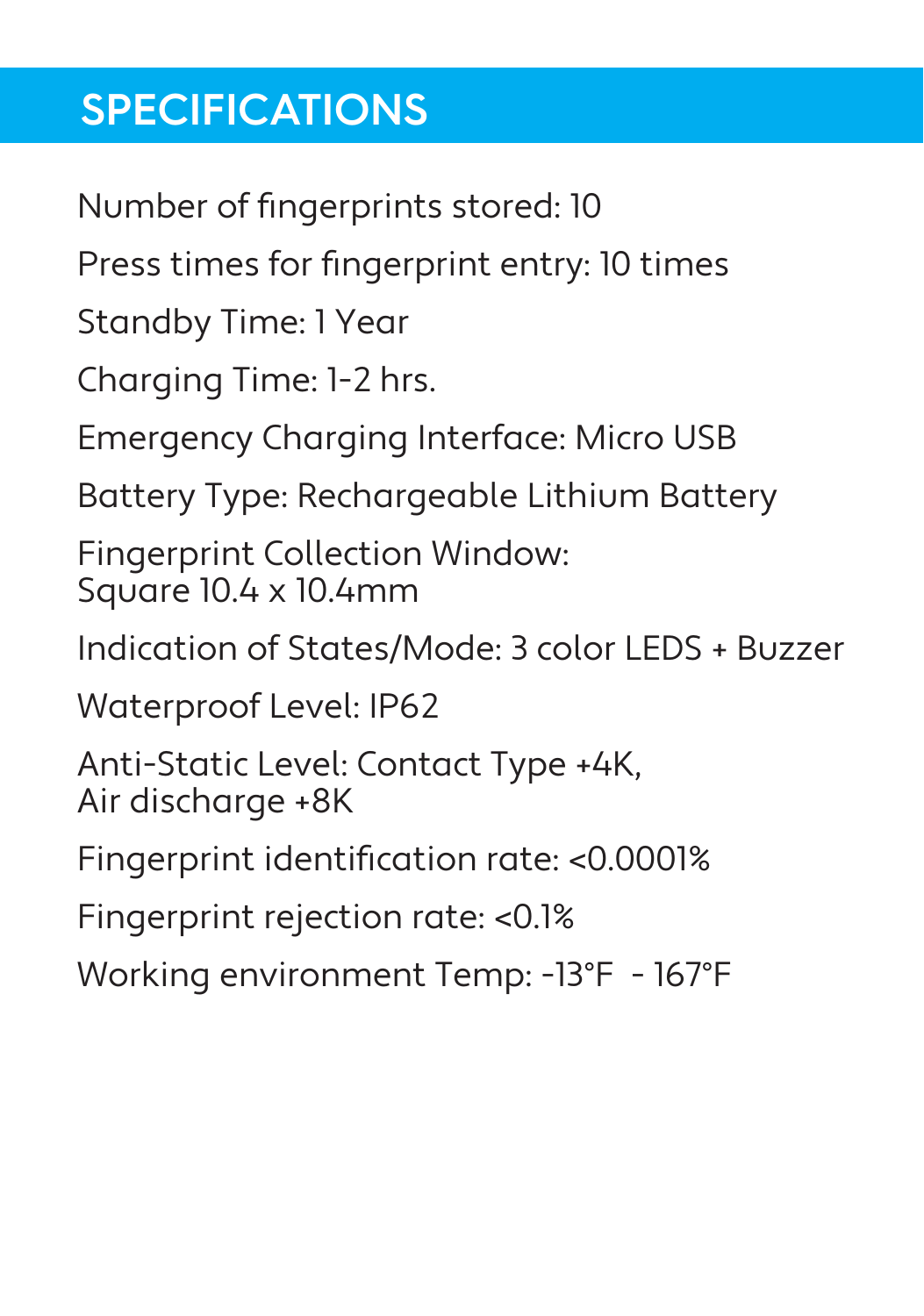# **MAIN FUNCTIONS**

- 1. Uses a fingerprint scanner to open the padlock for a quick, secure locking mechanism.
- 2. With the ability to store up to 10 individual fingerprints the lock can have up to 10 different users.
- 3. Easily programmable.
- 4. Uses micro USB interface for charging. If you received the low battery LED prompt (flashes red for 10 seconds) plug micro USB cable into bottom of lock and then plug into wall charger or computer to recharge. Complete charge time is 1-2 hours.
- 5. After entering 1 or more fingerprints, when you scan an authorized fingerprint the light will show green  $\bullet$ . If an unauthorized figerprint is scanned, the light will show red .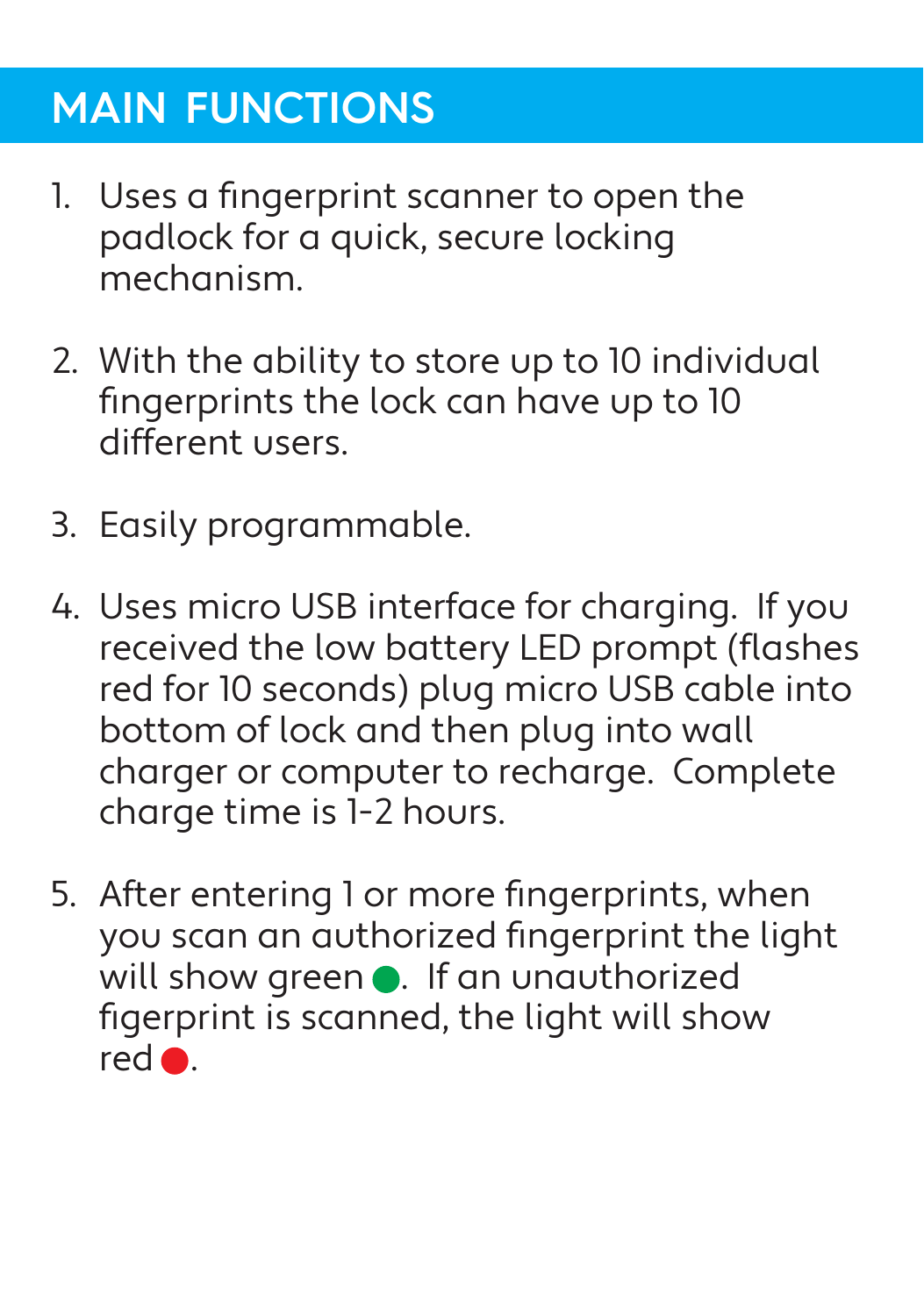# **SETUP INSTRUCTIONS**

#### Adding first fingerprint (Administrator)

- 1. Press and hold the fingerprint collection window for 5 seconds until light blinks blue rapidly and then take your finger off.
- 2. Use the finger you want to add the finger print off and place it on and off the collection window repeatedly until you see the green light.  $\bigcirc$  (Usually about 5 times) The green light means it registered your fingerprint successfully and you may now start using your fingerprint lock with the fingerprint you set in the lock. If the lock shows a red light  $\bullet$  during set up your fingerprint failed to scan and you will need to restart the process.

During set up process, if you wait 15 seconds while the light is blinking blue without touching the fingerprint scanner, the set up process will time out and you will have to start at step 1 again.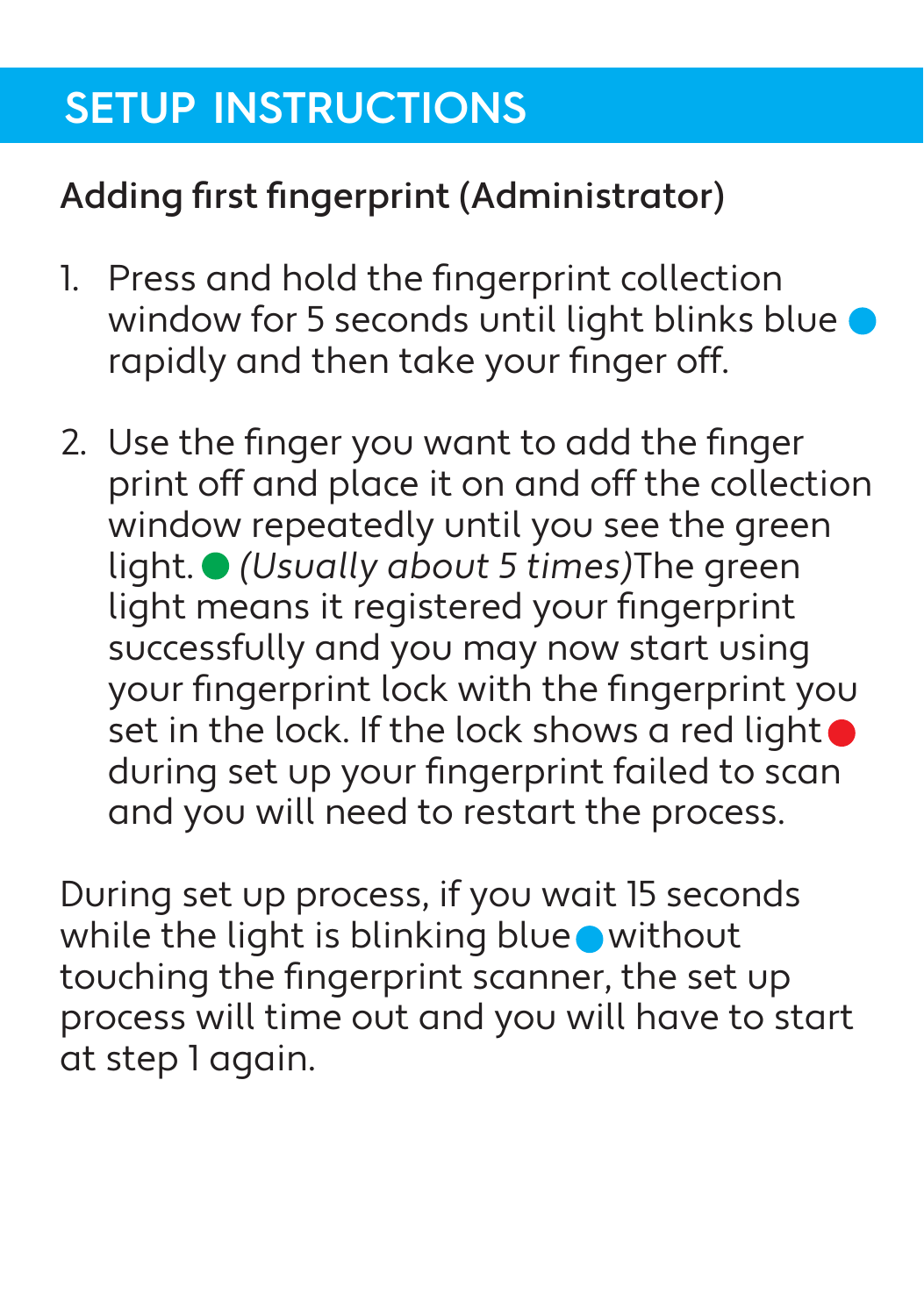#### Adding fingerprints 2 -10

- 1. Press and hold the fingerprint collection window for 5 seconds until light shows blue solid and then take your finger off.
- 2. Then scan the finger you used the first time setting up the lock which is now the administrators fingerprint.
- 3. The light will then begin to blink blue  $\bullet$ rapidly.
- 4. You can now add an additional fingerprint using the same method as the first fingerprint by following the steps on the previous page in step 2.
- 5. Repeat this process to add up to 10 fingerprints in total.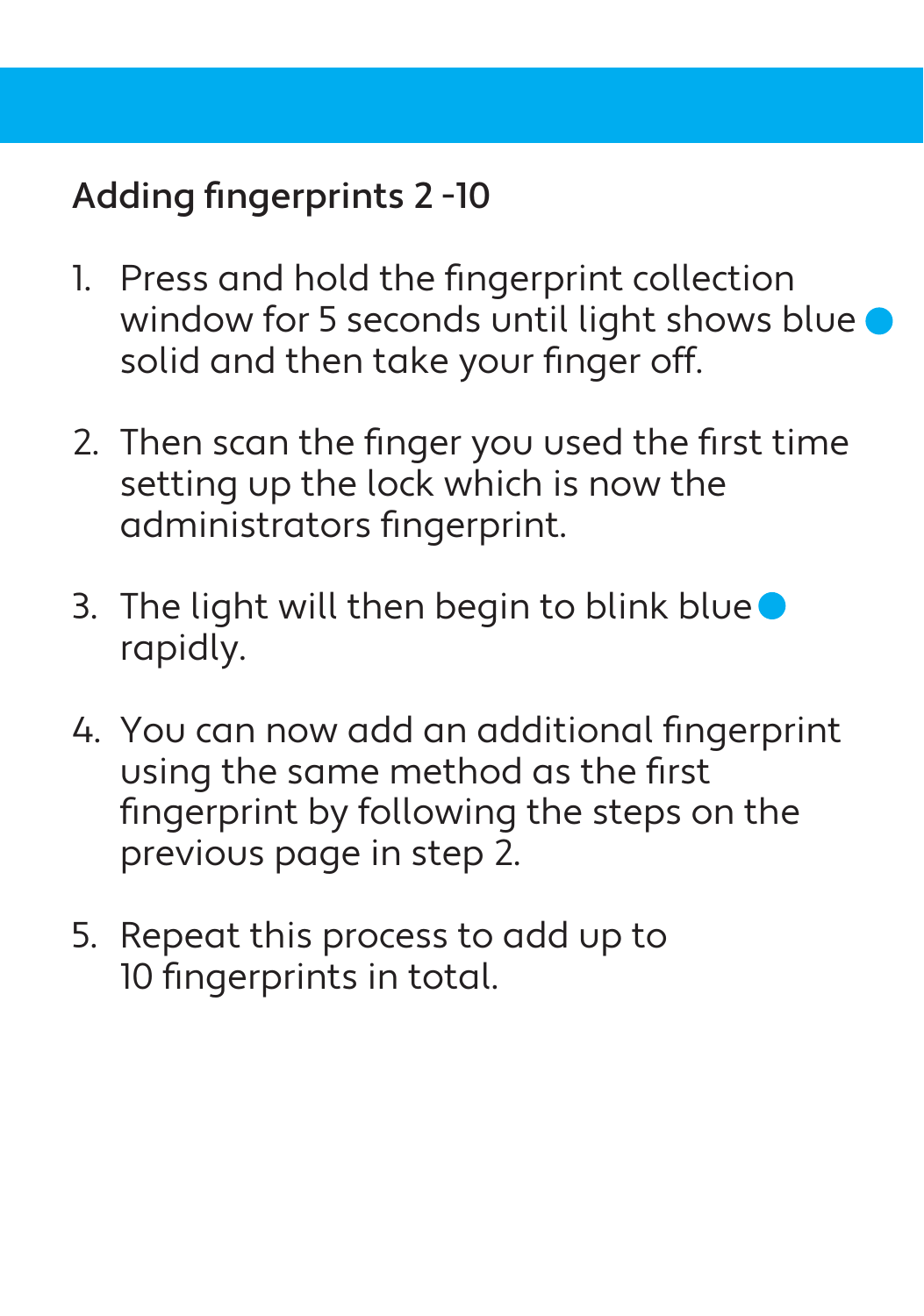#### Deleting all fingerprints

- 1. Press and hold the fingerprint collection window for about 12 seconds. The light will flash green  $\bullet$  , then blink blue  $\bullet$  , then show solid blue . After solid blue light turns off, release your finger and then you will see the red light $\bullet$ .
- 2. Then scan the administrators fingerprint(the first fingerprint you added). It will flash green **o** once again.
- 3. You have now successfully deleted all fingerprints in your lock and it is restored to factory settings.